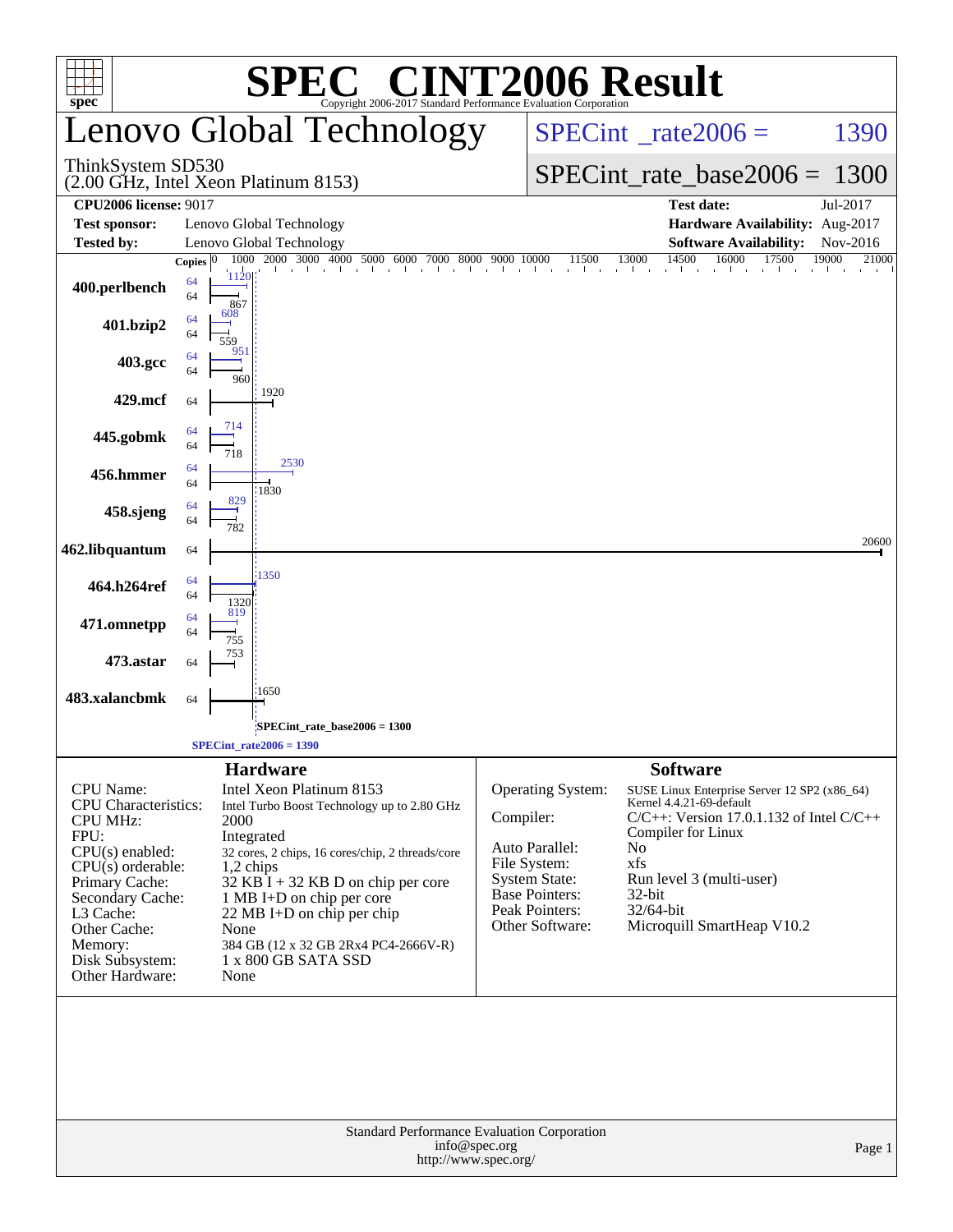

### enovo Global Technology

#### ThinkSystem SD530

(2.00 GHz, Intel Xeon Platinum 8153)

SPECint rate $2006 =$  1390

### [SPECint\\_rate\\_base2006 =](http://www.spec.org/auto/cpu2006/Docs/result-fields.html#SPECintratebase2006) 1300

**[CPU2006 license:](http://www.spec.org/auto/cpu2006/Docs/result-fields.html#CPU2006license)** 9017 **[Test date:](http://www.spec.org/auto/cpu2006/Docs/result-fields.html#Testdate)** Jul-2017

**[Test sponsor:](http://www.spec.org/auto/cpu2006/Docs/result-fields.html#Testsponsor)** Lenovo Global Technology **[Hardware Availability:](http://www.spec.org/auto/cpu2006/Docs/result-fields.html#HardwareAvailability)** Aug-2017

**[Tested by:](http://www.spec.org/auto/cpu2006/Docs/result-fields.html#Testedby)** Lenovo Global Technology **[Software Availability:](http://www.spec.org/auto/cpu2006/Docs/result-fields.html#SoftwareAvailability)** Nov-2016

### **[Results Table](http://www.spec.org/auto/cpu2006/Docs/result-fields.html#ResultsTable)**

|                                                                                                          | <b>Base</b>   |                |            |                |       |                |                   | <b>Peak</b>   |                |              |                |              |                |              |  |
|----------------------------------------------------------------------------------------------------------|---------------|----------------|------------|----------------|-------|----------------|-------------------|---------------|----------------|--------------|----------------|--------------|----------------|--------------|--|
| <b>Benchmark</b>                                                                                         | <b>Copies</b> | <b>Seconds</b> | Ratio      | <b>Seconds</b> | Ratio | <b>Seconds</b> | Ratio             | <b>Copies</b> | <b>Seconds</b> | <b>Ratio</b> | <b>Seconds</b> | <b>Ratio</b> | <b>Seconds</b> | <b>Ratio</b> |  |
| 400.perlbench                                                                                            | 64            | 724            | 863        | 721            | 867   | 721            | 868               | 64            | 557            | 1120         | 557            | 1120         | 558            | 1120         |  |
| 401.bzip2                                                                                                | 64            | 1104           | 559        | 1104           | 559   | 1103           | 560 <sub>l</sub>  | 64            | 1016           | 608          | 1016           | 608          | 1023           | 604          |  |
| $403.\mathrm{gcc}$                                                                                       | 64            | 537            | <b>960</b> | 538            | 957   | 536            | 962l              | 64            | 541            | 951          | 542            | 950          | 542            | 951          |  |
| $429$ .mcf                                                                                               | 64            | 305            | 1920       | 304            | 1920  | 306            | 1910 <sub>l</sub> | 64            | 305            | 1920         | 304            | 1920         | 306            | 1910         |  |
| $445$ .gobm $k$                                                                                          | 64            | 934            | 719        | 935            | 718   | 934            | <b>718</b>        | 64            | 937            | 717          | 941            | 714          | 941            | 713          |  |
| 456.hmmer                                                                                                | 64            | 326            | 1830       | 326            | 1830  | 331            | 1800l             | 64            | 236            | 2530         | 236            | 2530         | 236            | 2530         |  |
| $458$ .sjeng                                                                                             | 64            | 990            | 782        | 990            | 783   | 990            | <b>782</b>        | 64            | 934            | 829          | 935            | 829          | 934            | 829          |  |
| 462.libquantum                                                                                           | 64            | 64.3           | 20600      | 64.3           | 20600 | 64.2           | 20700             | 64            | 64.3           | 20600        | 64.3           | 20600        | 64.2           | 20700        |  |
| 464.h264ref                                                                                              | 64            | 1076           | 1320       | 1075           | 1320  | 1071           | 1320              | 64            | 1013           | 1400         | 1049           | 1350         | 1050           | 1350         |  |
| 471.omnetpp                                                                                              | 64            | 530            | 755        | 531            | 754   | 530            | 755I              | 64            | 487            | 821          | 488            | 819          | 488            | 819          |  |
| $473.$ astar                                                                                             | 64            | 597            | 753        | 598            | 751   | 597            | 753               | 64            | 597            | 753          | 598            | 751          | 597            | 753          |  |
| 483.xalancbmk                                                                                            | 64            | 268            | 1650       | 268            | 1650  | 267            | 16501             | 64            | 268            | 1650         | 268            | 1650         | 267            | 1650         |  |
| Results appear in the order in which they were run. Bold underlined text indicates a median measurement. |               |                |            |                |       |                |                   |               |                |              |                |              |                |              |  |

### **[Submit Notes](http://www.spec.org/auto/cpu2006/Docs/result-fields.html#SubmitNotes)**

 The numactl mechanism was used to bind copies to processors. The config file option 'submit' was used to generate numactl commands to bind each copy to a specific processor. For details, please see the config file.

### **[Operating System Notes](http://www.spec.org/auto/cpu2006/Docs/result-fields.html#OperatingSystemNotes)**

Stack size set to unlimited using "ulimit -s unlimited"

### **[Platform Notes](http://www.spec.org/auto/cpu2006/Docs/result-fields.html#PlatformNotes)**

BIOS Configuration: DCU Streamer Prefetcher set to Disable Uncore Frequency Scaling set to Disable Stale AtoS set to Enable LLC dead line alloc set to Disable SNC set to Enable Sysinfo program /home/cpu2006-1.2-ic17.0u1/config/sysinfo.rev6993 Revision 6993 of 2015-11-06 (b5e8d4b4eb51ed28d7f98696cbe290c1) running on stark-02-01 Mon Jul 31 14:43:42 2017

 This section contains SUT (System Under Test) info as seen by some common utilities. To remove or add to this section, see: <http://www.spec.org/cpu2006/Docs/config.html#sysinfo>

 From /proc/cpuinfo model name : Intel(R) Xeon(R) Platinum 8153 CPU @ 2.00GHz 2 "physical id"s (chips) Continued on next page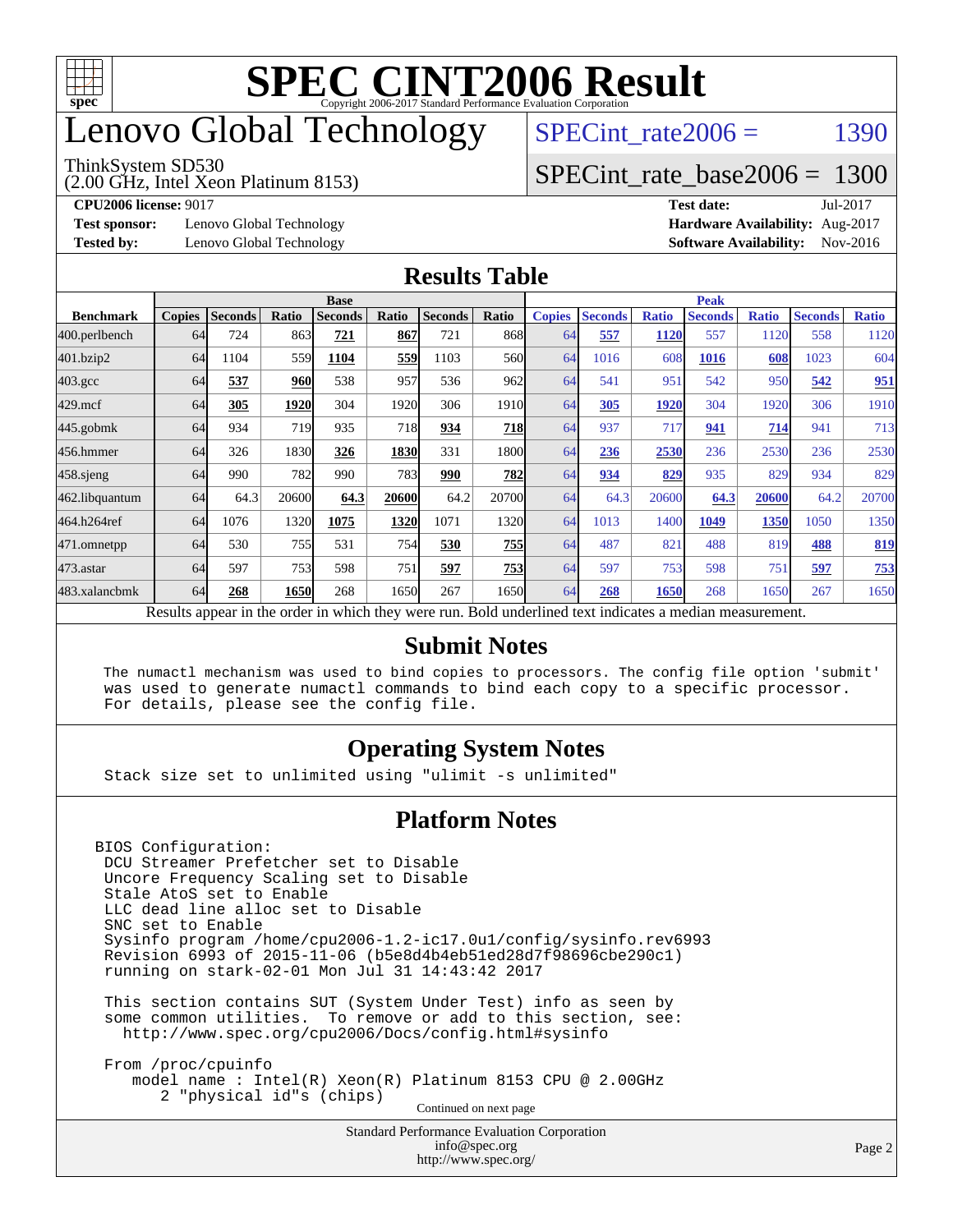

### enovo Global Technology

SPECint rate $2006 =$  1390

(2.00 GHz, Intel Xeon Platinum 8153) ThinkSystem SD530

[SPECint\\_rate\\_base2006 =](http://www.spec.org/auto/cpu2006/Docs/result-fields.html#SPECintratebase2006) 1300

**[Test sponsor:](http://www.spec.org/auto/cpu2006/Docs/result-fields.html#Testsponsor)** Lenovo Global Technology **[Hardware Availability:](http://www.spec.org/auto/cpu2006/Docs/result-fields.html#HardwareAvailability)** Aug-2017 **[Tested by:](http://www.spec.org/auto/cpu2006/Docs/result-fields.html#Testedby)** Lenovo Global Technology **[Software Availability:](http://www.spec.org/auto/cpu2006/Docs/result-fields.html#SoftwareAvailability)** Nov-2016

**[CPU2006 license:](http://www.spec.org/auto/cpu2006/Docs/result-fields.html#CPU2006license)** 9017 **[Test date:](http://www.spec.org/auto/cpu2006/Docs/result-fields.html#Testdate)** Jul-2017

### **[Platform Notes \(Continued\)](http://www.spec.org/auto/cpu2006/Docs/result-fields.html#PlatformNotes)**

Standard Performance Evaluation Corporation 64 "processors" cores, siblings (Caution: counting these is hw and system dependent. The following excerpts from /proc/cpuinfo might not be reliable. Use with caution.) cpu cores : 16 siblings : 32 physical 0: cores 0 1 2 3 4 5 6 7 8 9 10 11 12 13 14 15 physical 1: cores 0 1 2 3 4 5 6 7 8 9 10 11 12 13 14 15 cache size : 22528 KB From /proc/meminfo<br>MemTotal: 395893288 kB HugePages\_Total: 0<br>Hugepagesize: 2048 kB Hugepagesize: From /etc/\*release\* /etc/\*version\* SuSE-release: SUSE Linux Enterprise Server 12 (x86\_64) VERSION = 12 PATCHLEVEL = 2 # This file is deprecated and will be removed in a future service pack or release. # Please check /etc/os-release for details about this release. os-release: NAME="SLES" VERSION="12-SP2" VERSION\_ID="12.2" PRETTY\_NAME="SUSE Linux Enterprise Server 12 SP2" ID="sles" ANSI\_COLOR="0;32" CPE\_NAME="cpe:/o:suse:sles:12:sp2" uname -a: Linux stark-02-01 4.4.21-69-default #1 SMP Tue Oct 25 10:58:20 UTC 2016 (9464f67) x86\_64 x86\_64 x86\_64 GNU/Linux run-level 3 Jul 31 14:24 SPEC is set to: /home/cpu2006-1.2-ic17.0u1 Filesystem Type Size Used Avail Use% Mounted on<br>
/dev/sda4 xfs 689G 85G 605G 13% /home xfs 689G 85G 605G 13% /home Additional information from dmidecode: Warning: Use caution when you interpret this section. The 'dmidecode' program reads system data which is "intended to allow hardware to be accurately determined", but the intent may not be met, as there are frequent changes to hardware, firmware, and the "DMTF SMBIOS" standard. BIOS Lenovo -[TEE113J-1.00]- 06/03/2017 Memory: 4x NO DIMM NO DIMM 12x Samsung M393A4K40BB2-CTD 32 GB 2 rank 2666 MHz Continued on next page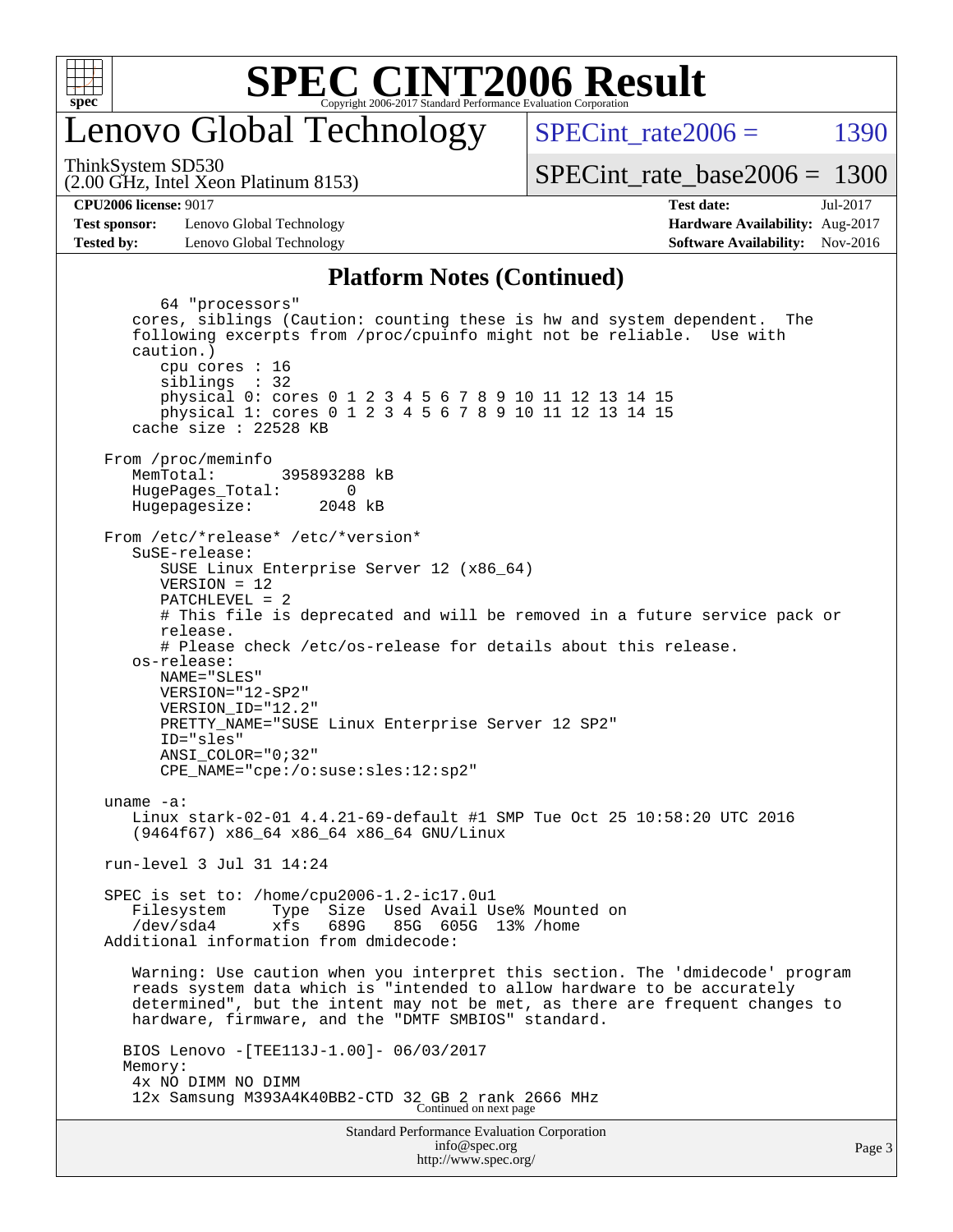

### enovo Global Technology

ThinkSystem SD530

SPECint rate $2006 =$  1390

[SPECint\\_rate\\_base2006 =](http://www.spec.org/auto/cpu2006/Docs/result-fields.html#SPECintratebase2006) 1300

(2.00 GHz, Intel Xeon Platinum 8153)

**[Test sponsor:](http://www.spec.org/auto/cpu2006/Docs/result-fields.html#Testsponsor)** Lenovo Global Technology **[Hardware Availability:](http://www.spec.org/auto/cpu2006/Docs/result-fields.html#HardwareAvailability)** Aug-2017

**[CPU2006 license:](http://www.spec.org/auto/cpu2006/Docs/result-fields.html#CPU2006license)** 9017 **[Test date:](http://www.spec.org/auto/cpu2006/Docs/result-fields.html#Testdate)** Jul-2017 **[Tested by:](http://www.spec.org/auto/cpu2006/Docs/result-fields.html#Testedby)** Lenovo Global Technology **[Software Availability:](http://www.spec.org/auto/cpu2006/Docs/result-fields.html#SoftwareAvailability)** Nov-2016

### **[Platform Notes \(Continued\)](http://www.spec.org/auto/cpu2006/Docs/result-fields.html#PlatformNotes)**

(End of data from sysinfo program)

### **[General Notes](http://www.spec.org/auto/cpu2006/Docs/result-fields.html#GeneralNotes)**

Environment variables set by runspec before the start of the run: LD\_LIBRARY\_PATH = "/home/cpu2006-1.2-ic17.0u1/lib/ia32:/home/cpu2006-1.2-ic17.0u1/lib/intel64:/home/cpu2006-1.2-ic17.0u1/sh10.2"

 Binaries compiled on a system with 1x Intel Core i7-4790 CPU + 32GB RAM memory using Redhat Enterprise Linux 7.2 Transparent Huge Pages enabled by default Filesystem page cache cleared with: echo 1> /proc/sys/vm/drop\_caches runspec command invoked through numactl i.e.: numactl --interleave=all runspec <etc>

### **[Base Compiler Invocation](http://www.spec.org/auto/cpu2006/Docs/result-fields.html#BaseCompilerInvocation)**

[C benchmarks](http://www.spec.org/auto/cpu2006/Docs/result-fields.html#Cbenchmarks):

[icc -m32 -L/opt/intel/compilers\\_and\\_libraries\\_2017/linux/lib/ia32](http://www.spec.org/cpu2006/results/res2017q4/cpu2006-20170918-49668.flags.html#user_CCbase_intel_icc_c29f3ff5a7ed067b11e4ec10a03f03ae)

[C++ benchmarks:](http://www.spec.org/auto/cpu2006/Docs/result-fields.html#CXXbenchmarks)

[icpc -m32 -L/opt/intel/compilers\\_and\\_libraries\\_2017/linux/lib/ia32](http://www.spec.org/cpu2006/results/res2017q4/cpu2006-20170918-49668.flags.html#user_CXXbase_intel_icpc_8c35c7808b62dab9ae41a1aa06361b6b)

### **[Base Portability Flags](http://www.spec.org/auto/cpu2006/Docs/result-fields.html#BasePortabilityFlags)**

 400.perlbench: [-D\\_FILE\\_OFFSET\\_BITS=64](http://www.spec.org/cpu2006/results/res2017q4/cpu2006-20170918-49668.flags.html#user_basePORTABILITY400_perlbench_file_offset_bits_64_438cf9856305ebd76870a2c6dc2689ab) [-DSPEC\\_CPU\\_LINUX\\_IA32](http://www.spec.org/cpu2006/results/res2017q4/cpu2006-20170918-49668.flags.html#b400.perlbench_baseCPORTABILITY_DSPEC_CPU_LINUX_IA32) 401.bzip2: [-D\\_FILE\\_OFFSET\\_BITS=64](http://www.spec.org/cpu2006/results/res2017q4/cpu2006-20170918-49668.flags.html#user_basePORTABILITY401_bzip2_file_offset_bits_64_438cf9856305ebd76870a2c6dc2689ab) 403.gcc: [-D\\_FILE\\_OFFSET\\_BITS=64](http://www.spec.org/cpu2006/results/res2017q4/cpu2006-20170918-49668.flags.html#user_basePORTABILITY403_gcc_file_offset_bits_64_438cf9856305ebd76870a2c6dc2689ab) 429.mcf: [-D\\_FILE\\_OFFSET\\_BITS=64](http://www.spec.org/cpu2006/results/res2017q4/cpu2006-20170918-49668.flags.html#user_basePORTABILITY429_mcf_file_offset_bits_64_438cf9856305ebd76870a2c6dc2689ab) 445.gobmk: [-D\\_FILE\\_OFFSET\\_BITS=64](http://www.spec.org/cpu2006/results/res2017q4/cpu2006-20170918-49668.flags.html#user_basePORTABILITY445_gobmk_file_offset_bits_64_438cf9856305ebd76870a2c6dc2689ab) 456.hmmer: [-D\\_FILE\\_OFFSET\\_BITS=64](http://www.spec.org/cpu2006/results/res2017q4/cpu2006-20170918-49668.flags.html#user_basePORTABILITY456_hmmer_file_offset_bits_64_438cf9856305ebd76870a2c6dc2689ab) 458.sjeng: [-D\\_FILE\\_OFFSET\\_BITS=64](http://www.spec.org/cpu2006/results/res2017q4/cpu2006-20170918-49668.flags.html#user_basePORTABILITY458_sjeng_file_offset_bits_64_438cf9856305ebd76870a2c6dc2689ab) 462.libquantum: [-D\\_FILE\\_OFFSET\\_BITS=64](http://www.spec.org/cpu2006/results/res2017q4/cpu2006-20170918-49668.flags.html#user_basePORTABILITY462_libquantum_file_offset_bits_64_438cf9856305ebd76870a2c6dc2689ab) [-DSPEC\\_CPU\\_LINUX](http://www.spec.org/cpu2006/results/res2017q4/cpu2006-20170918-49668.flags.html#b462.libquantum_baseCPORTABILITY_DSPEC_CPU_LINUX) 464.h264ref: [-D\\_FILE\\_OFFSET\\_BITS=64](http://www.spec.org/cpu2006/results/res2017q4/cpu2006-20170918-49668.flags.html#user_basePORTABILITY464_h264ref_file_offset_bits_64_438cf9856305ebd76870a2c6dc2689ab) 471.omnetpp: [-D\\_FILE\\_OFFSET\\_BITS=64](http://www.spec.org/cpu2006/results/res2017q4/cpu2006-20170918-49668.flags.html#user_basePORTABILITY471_omnetpp_file_offset_bits_64_438cf9856305ebd76870a2c6dc2689ab) 473.astar: [-D\\_FILE\\_OFFSET\\_BITS=64](http://www.spec.org/cpu2006/results/res2017q4/cpu2006-20170918-49668.flags.html#user_basePORTABILITY473_astar_file_offset_bits_64_438cf9856305ebd76870a2c6dc2689ab) 483.xalancbmk: [-D\\_FILE\\_OFFSET\\_BITS=64](http://www.spec.org/cpu2006/results/res2017q4/cpu2006-20170918-49668.flags.html#user_basePORTABILITY483_xalancbmk_file_offset_bits_64_438cf9856305ebd76870a2c6dc2689ab) [-DSPEC\\_CPU\\_LINUX](http://www.spec.org/cpu2006/results/res2017q4/cpu2006-20170918-49668.flags.html#b483.xalancbmk_baseCXXPORTABILITY_DSPEC_CPU_LINUX)

### **[Base Optimization Flags](http://www.spec.org/auto/cpu2006/Docs/result-fields.html#BaseOptimizationFlags)**

[C benchmarks](http://www.spec.org/auto/cpu2006/Docs/result-fields.html#Cbenchmarks):

[-xCORE-AVX512](http://www.spec.org/cpu2006/results/res2017q4/cpu2006-20170918-49668.flags.html#user_CCbase_f-xCORE-AVX512) [-ipo](http://www.spec.org/cpu2006/results/res2017q4/cpu2006-20170918-49668.flags.html#user_CCbase_f-ipo) [-O3](http://www.spec.org/cpu2006/results/res2017q4/cpu2006-20170918-49668.flags.html#user_CCbase_f-O3) [-no-prec-div](http://www.spec.org/cpu2006/results/res2017q4/cpu2006-20170918-49668.flags.html#user_CCbase_f-no-prec-div) [-qopt-prefetch](http://www.spec.org/cpu2006/results/res2017q4/cpu2006-20170918-49668.flags.html#user_CCbase_f-qopt-prefetch) [-qopt-mem-layout-trans=3](http://www.spec.org/cpu2006/results/res2017q4/cpu2006-20170918-49668.flags.html#user_CCbase_f-qopt-mem-layout-trans_170f5be61cd2cedc9b54468c59262d5d)

Continued on next page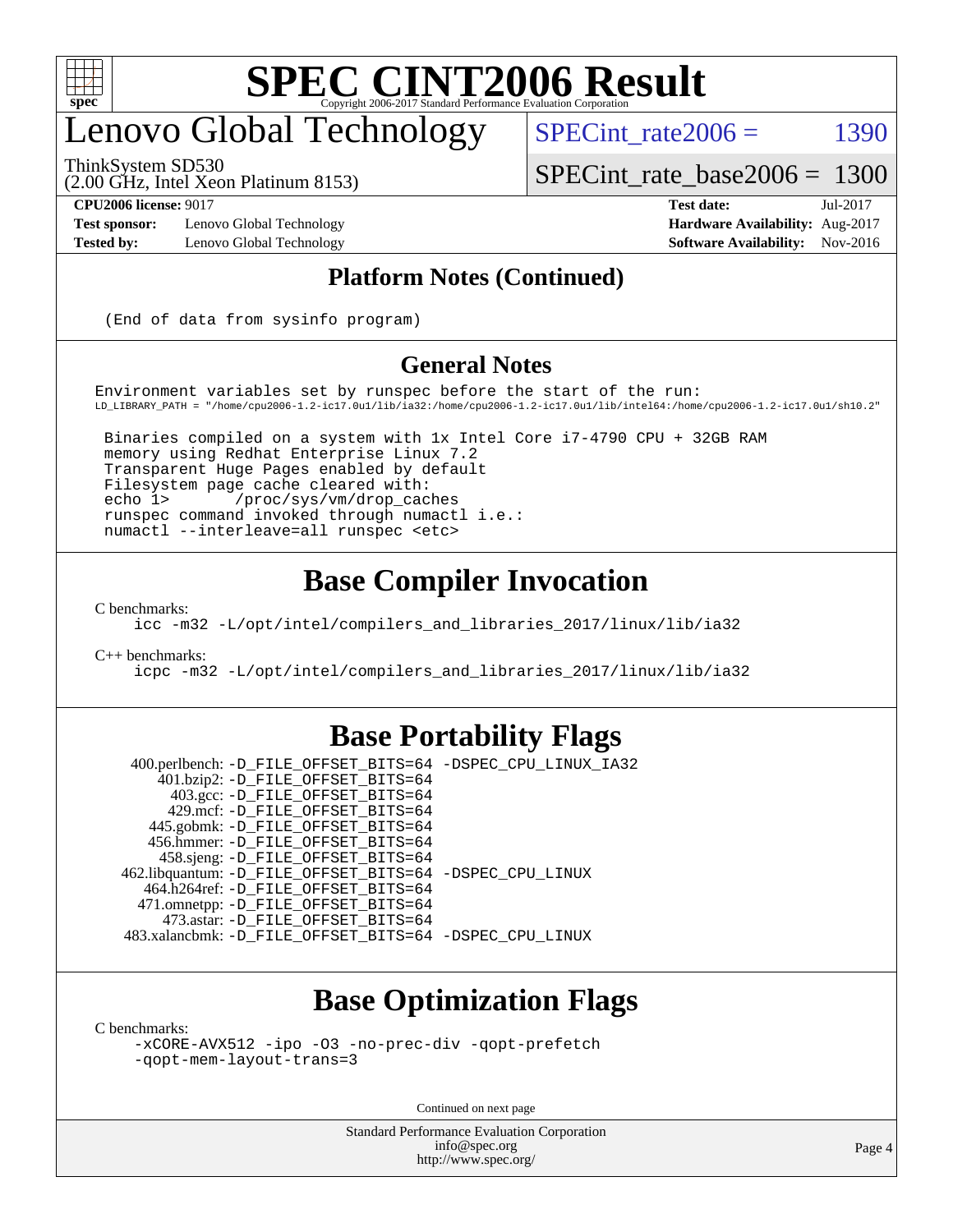

### enovo Global Technology

ThinkSystem SD530

SPECint rate $2006 =$  1390

(2.00 GHz, Intel Xeon Platinum 8153)

[SPECint\\_rate\\_base2006 =](http://www.spec.org/auto/cpu2006/Docs/result-fields.html#SPECintratebase2006) 1300

**[Test sponsor:](http://www.spec.org/auto/cpu2006/Docs/result-fields.html#Testsponsor)** Lenovo Global Technology **[Hardware Availability:](http://www.spec.org/auto/cpu2006/Docs/result-fields.html#HardwareAvailability)** Aug-2017

**[CPU2006 license:](http://www.spec.org/auto/cpu2006/Docs/result-fields.html#CPU2006license)** 9017 **[Test date:](http://www.spec.org/auto/cpu2006/Docs/result-fields.html#Testdate)** Jul-2017 **[Tested by:](http://www.spec.org/auto/cpu2006/Docs/result-fields.html#Testedby)** Lenovo Global Technology **[Software Availability:](http://www.spec.org/auto/cpu2006/Docs/result-fields.html#SoftwareAvailability)** Nov-2016

### **[Base Optimization Flags \(Continued\)](http://www.spec.org/auto/cpu2006/Docs/result-fields.html#BaseOptimizationFlags)**

[C++ benchmarks:](http://www.spec.org/auto/cpu2006/Docs/result-fields.html#CXXbenchmarks)

[-xCORE-AVX512](http://www.spec.org/cpu2006/results/res2017q4/cpu2006-20170918-49668.flags.html#user_CXXbase_f-xCORE-AVX512) [-ipo](http://www.spec.org/cpu2006/results/res2017q4/cpu2006-20170918-49668.flags.html#user_CXXbase_f-ipo) [-O3](http://www.spec.org/cpu2006/results/res2017q4/cpu2006-20170918-49668.flags.html#user_CXXbase_f-O3) [-no-prec-div](http://www.spec.org/cpu2006/results/res2017q4/cpu2006-20170918-49668.flags.html#user_CXXbase_f-no-prec-div) [-qopt-prefetch](http://www.spec.org/cpu2006/results/res2017q4/cpu2006-20170918-49668.flags.html#user_CXXbase_f-qopt-prefetch) [-qopt-mem-layout-trans=3](http://www.spec.org/cpu2006/results/res2017q4/cpu2006-20170918-49668.flags.html#user_CXXbase_f-qopt-mem-layout-trans_170f5be61cd2cedc9b54468c59262d5d) [-Wl,-z,muldefs](http://www.spec.org/cpu2006/results/res2017q4/cpu2006-20170918-49668.flags.html#user_CXXbase_link_force_multiple1_74079c344b956b9658436fd1b6dd3a8a) [-L/sh10.2 -lsmartheap](http://www.spec.org/cpu2006/results/res2017q4/cpu2006-20170918-49668.flags.html#user_CXXbase_SmartHeap_b831f2d313e2fffa6dfe3f00ffc1f1c0)

### **[Base Other Flags](http://www.spec.org/auto/cpu2006/Docs/result-fields.html#BaseOtherFlags)**

[C benchmarks](http://www.spec.org/auto/cpu2006/Docs/result-fields.html#Cbenchmarks):

403.gcc: [-Dalloca=\\_alloca](http://www.spec.org/cpu2006/results/res2017q4/cpu2006-20170918-49668.flags.html#b403.gcc_baseEXTRA_CFLAGS_Dalloca_be3056838c12de2578596ca5467af7f3)

### **[Peak Compiler Invocation](http://www.spec.org/auto/cpu2006/Docs/result-fields.html#PeakCompilerInvocation)**

[C benchmarks \(except as noted below\)](http://www.spec.org/auto/cpu2006/Docs/result-fields.html#Cbenchmarksexceptasnotedbelow):

[icc -m32 -L/opt/intel/compilers\\_and\\_libraries\\_2017/linux/lib/ia32](http://www.spec.org/cpu2006/results/res2017q4/cpu2006-20170918-49668.flags.html#user_CCpeak_intel_icc_c29f3ff5a7ed067b11e4ec10a03f03ae)

400.perlbench: [icc -m64](http://www.spec.org/cpu2006/results/res2017q4/cpu2006-20170918-49668.flags.html#user_peakCCLD400_perlbench_intel_icc_64bit_bda6cc9af1fdbb0edc3795bac97ada53)

401.bzip2: [icc -m64](http://www.spec.org/cpu2006/results/res2017q4/cpu2006-20170918-49668.flags.html#user_peakCCLD401_bzip2_intel_icc_64bit_bda6cc9af1fdbb0edc3795bac97ada53)

456.hmmer: [icc -m64](http://www.spec.org/cpu2006/results/res2017q4/cpu2006-20170918-49668.flags.html#user_peakCCLD456_hmmer_intel_icc_64bit_bda6cc9af1fdbb0edc3795bac97ada53)

458.sjeng: [icc -m64](http://www.spec.org/cpu2006/results/res2017q4/cpu2006-20170918-49668.flags.html#user_peakCCLD458_sjeng_intel_icc_64bit_bda6cc9af1fdbb0edc3795bac97ada53)

#### [C++ benchmarks:](http://www.spec.org/auto/cpu2006/Docs/result-fields.html#CXXbenchmarks)

[icpc -m32 -L/opt/intel/compilers\\_and\\_libraries\\_2017/linux/lib/ia32](http://www.spec.org/cpu2006/results/res2017q4/cpu2006-20170918-49668.flags.html#user_CXXpeak_intel_icpc_8c35c7808b62dab9ae41a1aa06361b6b)

### **[Peak Portability Flags](http://www.spec.org/auto/cpu2006/Docs/result-fields.html#PeakPortabilityFlags)**

 400.perlbench: [-DSPEC\\_CPU\\_LP64](http://www.spec.org/cpu2006/results/res2017q4/cpu2006-20170918-49668.flags.html#b400.perlbench_peakCPORTABILITY_DSPEC_CPU_LP64) [-DSPEC\\_CPU\\_LINUX\\_X64](http://www.spec.org/cpu2006/results/res2017q4/cpu2006-20170918-49668.flags.html#b400.perlbench_peakCPORTABILITY_DSPEC_CPU_LINUX_X64) 401.bzip2: [-DSPEC\\_CPU\\_LP64](http://www.spec.org/cpu2006/results/res2017q4/cpu2006-20170918-49668.flags.html#suite_peakCPORTABILITY401_bzip2_DSPEC_CPU_LP64) 403.gcc: [-D\\_FILE\\_OFFSET\\_BITS=64](http://www.spec.org/cpu2006/results/res2017q4/cpu2006-20170918-49668.flags.html#user_peakPORTABILITY403_gcc_file_offset_bits_64_438cf9856305ebd76870a2c6dc2689ab) 429.mcf: [-D\\_FILE\\_OFFSET\\_BITS=64](http://www.spec.org/cpu2006/results/res2017q4/cpu2006-20170918-49668.flags.html#user_peakPORTABILITY429_mcf_file_offset_bits_64_438cf9856305ebd76870a2c6dc2689ab) 445.gobmk: [-D\\_FILE\\_OFFSET\\_BITS=64](http://www.spec.org/cpu2006/results/res2017q4/cpu2006-20170918-49668.flags.html#user_peakPORTABILITY445_gobmk_file_offset_bits_64_438cf9856305ebd76870a2c6dc2689ab) 456.hmmer: [-DSPEC\\_CPU\\_LP64](http://www.spec.org/cpu2006/results/res2017q4/cpu2006-20170918-49668.flags.html#suite_peakCPORTABILITY456_hmmer_DSPEC_CPU_LP64) 458.sjeng: [-DSPEC\\_CPU\\_LP64](http://www.spec.org/cpu2006/results/res2017q4/cpu2006-20170918-49668.flags.html#suite_peakCPORTABILITY458_sjeng_DSPEC_CPU_LP64) 462.libquantum: [-D\\_FILE\\_OFFSET\\_BITS=64](http://www.spec.org/cpu2006/results/res2017q4/cpu2006-20170918-49668.flags.html#user_peakPORTABILITY462_libquantum_file_offset_bits_64_438cf9856305ebd76870a2c6dc2689ab) [-DSPEC\\_CPU\\_LINUX](http://www.spec.org/cpu2006/results/res2017q4/cpu2006-20170918-49668.flags.html#b462.libquantum_peakCPORTABILITY_DSPEC_CPU_LINUX) 464.h264ref: [-D\\_FILE\\_OFFSET\\_BITS=64](http://www.spec.org/cpu2006/results/res2017q4/cpu2006-20170918-49668.flags.html#user_peakPORTABILITY464_h264ref_file_offset_bits_64_438cf9856305ebd76870a2c6dc2689ab) 471.omnetpp: [-D\\_FILE\\_OFFSET\\_BITS=64](http://www.spec.org/cpu2006/results/res2017q4/cpu2006-20170918-49668.flags.html#user_peakPORTABILITY471_omnetpp_file_offset_bits_64_438cf9856305ebd76870a2c6dc2689ab) 473.astar: [-D\\_FILE\\_OFFSET\\_BITS=64](http://www.spec.org/cpu2006/results/res2017q4/cpu2006-20170918-49668.flags.html#user_peakPORTABILITY473_astar_file_offset_bits_64_438cf9856305ebd76870a2c6dc2689ab) 483.xalancbmk: [-D\\_FILE\\_OFFSET\\_BITS=64](http://www.spec.org/cpu2006/results/res2017q4/cpu2006-20170918-49668.flags.html#user_peakPORTABILITY483_xalancbmk_file_offset_bits_64_438cf9856305ebd76870a2c6dc2689ab) [-DSPEC\\_CPU\\_LINUX](http://www.spec.org/cpu2006/results/res2017q4/cpu2006-20170918-49668.flags.html#b483.xalancbmk_peakCXXPORTABILITY_DSPEC_CPU_LINUX)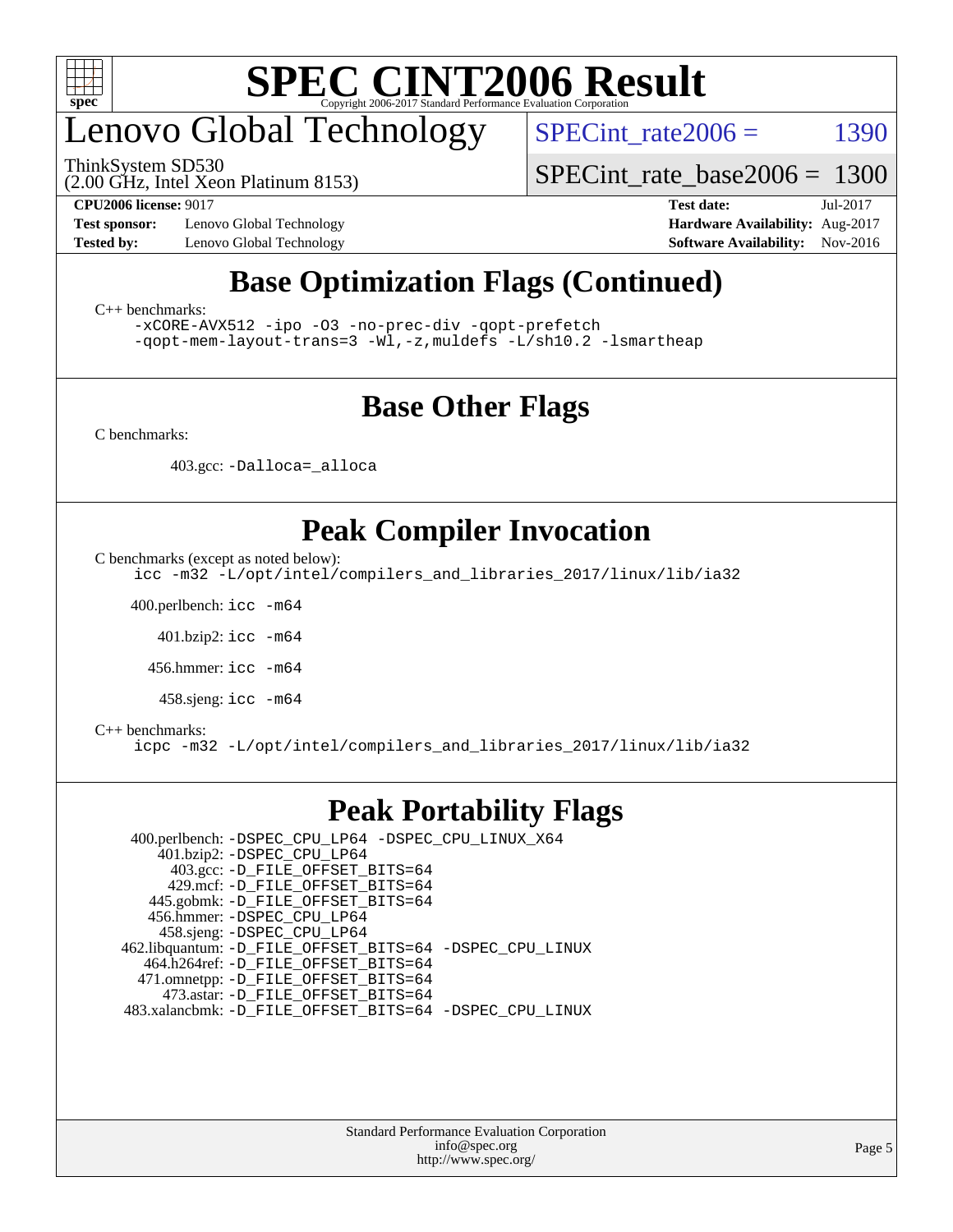

### enovo Global Technology

SPECint rate $2006 =$  1390

(2.00 GHz, Intel Xeon Platinum 8153) ThinkSystem SD530

[SPECint\\_rate\\_base2006 =](http://www.spec.org/auto/cpu2006/Docs/result-fields.html#SPECintratebase2006) 1300

**[Test sponsor:](http://www.spec.org/auto/cpu2006/Docs/result-fields.html#Testsponsor)** Lenovo Global Technology **[Hardware Availability:](http://www.spec.org/auto/cpu2006/Docs/result-fields.html#HardwareAvailability)** Aug-2017 **[Tested by:](http://www.spec.org/auto/cpu2006/Docs/result-fields.html#Testedby)** Lenovo Global Technology **[Software Availability:](http://www.spec.org/auto/cpu2006/Docs/result-fields.html#SoftwareAvailability)** Nov-2016

### **[CPU2006 license:](http://www.spec.org/auto/cpu2006/Docs/result-fields.html#CPU2006license)** 9017 **[Test date:](http://www.spec.org/auto/cpu2006/Docs/result-fields.html#Testdate)** Jul-2017

### **[Peak Optimization Flags](http://www.spec.org/auto/cpu2006/Docs/result-fields.html#PeakOptimizationFlags)**

#### [C benchmarks](http://www.spec.org/auto/cpu2006/Docs/result-fields.html#Cbenchmarks):

 400.perlbench: [-prof-gen](http://www.spec.org/cpu2006/results/res2017q4/cpu2006-20170918-49668.flags.html#user_peakPASS1_CFLAGSPASS1_LDCFLAGS400_perlbench_prof_gen_e43856698f6ca7b7e442dfd80e94a8fc)(pass 1) [-prof-use](http://www.spec.org/cpu2006/results/res2017q4/cpu2006-20170918-49668.flags.html#user_peakPASS2_CFLAGSPASS2_LDCFLAGS400_perlbench_prof_use_bccf7792157ff70d64e32fe3e1250b55)(pass 2) [-xCORE-AVX512](http://www.spec.org/cpu2006/results/res2017q4/cpu2006-20170918-49668.flags.html#user_peakPASS2_CFLAGSPASS2_LDCFLAGS400_perlbench_f-xCORE-AVX512)(pass 2)  $-par-num-threads=1(pass 1) -ipo(pass 2) -O3(pass 2)$  $-par-num-threads=1(pass 1) -ipo(pass 2) -O3(pass 2)$  $-par-num-threads=1(pass 1) -ipo(pass 2) -O3(pass 2)$  $-par-num-threads=1(pass 1) -ipo(pass 2) -O3(pass 2)$  $-par-num-threads=1(pass 1) -ipo(pass 2) -O3(pass 2)$  $-par-num-threads=1(pass 1) -ipo(pass 2) -O3(pass 2)$ [-no-prec-div](http://www.spec.org/cpu2006/results/res2017q4/cpu2006-20170918-49668.flags.html#user_peakPASS2_CFLAGSPASS2_LDCFLAGS400_perlbench_f-no-prec-div)(pass 2) [-auto-ilp32](http://www.spec.org/cpu2006/results/res2017q4/cpu2006-20170918-49668.flags.html#user_peakCOPTIMIZE400_perlbench_f-auto-ilp32) [-qopt-mem-layout-trans=3](http://www.spec.org/cpu2006/results/res2017q4/cpu2006-20170918-49668.flags.html#user_peakCOPTIMIZE400_perlbench_f-qopt-mem-layout-trans_170f5be61cd2cedc9b54468c59262d5d) 401.bzip2: [-prof-gen](http://www.spec.org/cpu2006/results/res2017q4/cpu2006-20170918-49668.flags.html#user_peakPASS1_CFLAGSPASS1_LDCFLAGS401_bzip2_prof_gen_e43856698f6ca7b7e442dfd80e94a8fc)(pass 1) [-prof-use](http://www.spec.org/cpu2006/results/res2017q4/cpu2006-20170918-49668.flags.html#user_peakPASS2_CFLAGSPASS2_LDCFLAGS401_bzip2_prof_use_bccf7792157ff70d64e32fe3e1250b55)(pass 2) [-xCORE-AVX512](http://www.spec.org/cpu2006/results/res2017q4/cpu2006-20170918-49668.flags.html#user_peakPASS2_CFLAGSPASS2_LDCFLAGS401_bzip2_f-xCORE-AVX512)(pass 2) [-par-num-threads=1](http://www.spec.org/cpu2006/results/res2017q4/cpu2006-20170918-49668.flags.html#user_peakPASS1_CFLAGSPASS1_LDCFLAGS401_bzip2_par_num_threads_786a6ff141b4e9e90432e998842df6c2)(pass 1) [-ipo](http://www.spec.org/cpu2006/results/res2017q4/cpu2006-20170918-49668.flags.html#user_peakPASS2_CFLAGSPASS2_LDCFLAGS401_bzip2_f-ipo)(pass 2) [-O3](http://www.spec.org/cpu2006/results/res2017q4/cpu2006-20170918-49668.flags.html#user_peakPASS2_CFLAGSPASS2_LDCFLAGS401_bzip2_f-O3)(pass 2) [-no-prec-div](http://www.spec.org/cpu2006/results/res2017q4/cpu2006-20170918-49668.flags.html#user_peakPASS2_CFLAGSPASS2_LDCFLAGS401_bzip2_f-no-prec-div)(pass 2) [-qopt-prefetch](http://www.spec.org/cpu2006/results/res2017q4/cpu2006-20170918-49668.flags.html#user_peakCOPTIMIZE401_bzip2_f-qopt-prefetch) [-auto-ilp32](http://www.spec.org/cpu2006/results/res2017q4/cpu2006-20170918-49668.flags.html#user_peakCOPTIMIZE401_bzip2_f-auto-ilp32) [-qopt-mem-layout-trans=3](http://www.spec.org/cpu2006/results/res2017q4/cpu2006-20170918-49668.flags.html#user_peakCOPTIMIZE401_bzip2_f-qopt-mem-layout-trans_170f5be61cd2cedc9b54468c59262d5d) 403.gcc: [-xCORE-AVX512](http://www.spec.org/cpu2006/results/res2017q4/cpu2006-20170918-49668.flags.html#user_peakOPTIMIZE403_gcc_f-xCORE-AVX512) [-ipo](http://www.spec.org/cpu2006/results/res2017q4/cpu2006-20170918-49668.flags.html#user_peakOPTIMIZE403_gcc_f-ipo) [-O3](http://www.spec.org/cpu2006/results/res2017q4/cpu2006-20170918-49668.flags.html#user_peakOPTIMIZE403_gcc_f-O3) [-no-prec-div](http://www.spec.org/cpu2006/results/res2017q4/cpu2006-20170918-49668.flags.html#user_peakOPTIMIZE403_gcc_f-no-prec-div) [-qopt-mem-layout-trans=3](http://www.spec.org/cpu2006/results/res2017q4/cpu2006-20170918-49668.flags.html#user_peakCOPTIMIZE403_gcc_f-qopt-mem-layout-trans_170f5be61cd2cedc9b54468c59262d5d)  $429$ .mcf: basepeak = yes 445.gobmk: [-prof-gen](http://www.spec.org/cpu2006/results/res2017q4/cpu2006-20170918-49668.flags.html#user_peakPASS1_CFLAGSPASS1_LDCFLAGS445_gobmk_prof_gen_e43856698f6ca7b7e442dfd80e94a8fc)(pass 1) [-prof-use](http://www.spec.org/cpu2006/results/res2017q4/cpu2006-20170918-49668.flags.html#user_peakPASS2_CFLAGSPASS2_LDCFLAGSPASS2_LDFLAGS445_gobmk_prof_use_bccf7792157ff70d64e32fe3e1250b55)(pass 2) [-xCORE-AVX512](http://www.spec.org/cpu2006/results/res2017q4/cpu2006-20170918-49668.flags.html#user_peakPASS2_CFLAGSPASS2_LDCFLAGSPASS2_LDFLAGS445_gobmk_f-xCORE-AVX512)(pass 2) [-par-num-threads=1](http://www.spec.org/cpu2006/results/res2017q4/cpu2006-20170918-49668.flags.html#user_peakPASS1_CFLAGSPASS1_LDCFLAGS445_gobmk_par_num_threads_786a6ff141b4e9e90432e998842df6c2)(pass 1) [-ipo](http://www.spec.org/cpu2006/results/res2017q4/cpu2006-20170918-49668.flags.html#user_peakPASS2_LDCFLAGS445_gobmk_f-ipo)(pass 2) [-O3](http://www.spec.org/cpu2006/results/res2017q4/cpu2006-20170918-49668.flags.html#user_peakPASS2_LDCFLAGS445_gobmk_f-O3)(pass 2) [-no-prec-div](http://www.spec.org/cpu2006/results/res2017q4/cpu2006-20170918-49668.flags.html#user_peakPASS2_LDCFLAGS445_gobmk_f-no-prec-div)(pass 2) [-qopt-mem-layout-trans=3](http://www.spec.org/cpu2006/results/res2017q4/cpu2006-20170918-49668.flags.html#user_peakCOPTIMIZE445_gobmk_f-qopt-mem-layout-trans_170f5be61cd2cedc9b54468c59262d5d) 456.hmmer: [-xCORE-AVX512](http://www.spec.org/cpu2006/results/res2017q4/cpu2006-20170918-49668.flags.html#user_peakOPTIMIZE456_hmmer_f-xCORE-AVX512) [-ipo](http://www.spec.org/cpu2006/results/res2017q4/cpu2006-20170918-49668.flags.html#user_peakOPTIMIZE456_hmmer_f-ipo) [-O3](http://www.spec.org/cpu2006/results/res2017q4/cpu2006-20170918-49668.flags.html#user_peakOPTIMIZE456_hmmer_f-O3) [-no-prec-div](http://www.spec.org/cpu2006/results/res2017q4/cpu2006-20170918-49668.flags.html#user_peakOPTIMIZE456_hmmer_f-no-prec-div) [-unroll2](http://www.spec.org/cpu2006/results/res2017q4/cpu2006-20170918-49668.flags.html#user_peakCOPTIMIZE456_hmmer_f-unroll_784dae83bebfb236979b41d2422d7ec2) [-auto-ilp32](http://www.spec.org/cpu2006/results/res2017q4/cpu2006-20170918-49668.flags.html#user_peakCOPTIMIZE456_hmmer_f-auto-ilp32) [-qopt-mem-layout-trans=3](http://www.spec.org/cpu2006/results/res2017q4/cpu2006-20170918-49668.flags.html#user_peakCOPTIMIZE456_hmmer_f-qopt-mem-layout-trans_170f5be61cd2cedc9b54468c59262d5d) 458.sjeng: [-prof-gen](http://www.spec.org/cpu2006/results/res2017q4/cpu2006-20170918-49668.flags.html#user_peakPASS1_CFLAGSPASS1_LDCFLAGS458_sjeng_prof_gen_e43856698f6ca7b7e442dfd80e94a8fc)(pass 1) [-prof-use](http://www.spec.org/cpu2006/results/res2017q4/cpu2006-20170918-49668.flags.html#user_peakPASS2_CFLAGSPASS2_LDCFLAGS458_sjeng_prof_use_bccf7792157ff70d64e32fe3e1250b55)(pass 2) [-xCORE-AVX512](http://www.spec.org/cpu2006/results/res2017q4/cpu2006-20170918-49668.flags.html#user_peakPASS2_CFLAGSPASS2_LDCFLAGS458_sjeng_f-xCORE-AVX512)(pass 2) [-par-num-threads=1](http://www.spec.org/cpu2006/results/res2017q4/cpu2006-20170918-49668.flags.html#user_peakPASS1_CFLAGSPASS1_LDCFLAGS458_sjeng_par_num_threads_786a6ff141b4e9e90432e998842df6c2)(pass 1) [-ipo](http://www.spec.org/cpu2006/results/res2017q4/cpu2006-20170918-49668.flags.html#user_peakPASS2_CFLAGSPASS2_LDCFLAGS458_sjeng_f-ipo)(pass 2) [-O3](http://www.spec.org/cpu2006/results/res2017q4/cpu2006-20170918-49668.flags.html#user_peakPASS2_CFLAGSPASS2_LDCFLAGS458_sjeng_f-O3)(pass 2) [-no-prec-div](http://www.spec.org/cpu2006/results/res2017q4/cpu2006-20170918-49668.flags.html#user_peakPASS2_CFLAGSPASS2_LDCFLAGS458_sjeng_f-no-prec-div)(pass 2) [-unroll4](http://www.spec.org/cpu2006/results/res2017q4/cpu2006-20170918-49668.flags.html#user_peakCOPTIMIZE458_sjeng_f-unroll_4e5e4ed65b7fd20bdcd365bec371b81f) [-auto-ilp32](http://www.spec.org/cpu2006/results/res2017q4/cpu2006-20170918-49668.flags.html#user_peakCOPTIMIZE458_sjeng_f-auto-ilp32) [-qopt-mem-layout-trans=3](http://www.spec.org/cpu2006/results/res2017q4/cpu2006-20170918-49668.flags.html#user_peakCOPTIMIZE458_sjeng_f-qopt-mem-layout-trans_170f5be61cd2cedc9b54468c59262d5d)  $462$ .libquantum: basepeak = yes 464.h264ref: [-prof-gen](http://www.spec.org/cpu2006/results/res2017q4/cpu2006-20170918-49668.flags.html#user_peakPASS1_CFLAGSPASS1_LDCFLAGS464_h264ref_prof_gen_e43856698f6ca7b7e442dfd80e94a8fc)(pass 1) [-prof-use](http://www.spec.org/cpu2006/results/res2017q4/cpu2006-20170918-49668.flags.html#user_peakPASS2_CFLAGSPASS2_LDCFLAGS464_h264ref_prof_use_bccf7792157ff70d64e32fe3e1250b55)(pass 2) [-xCORE-AVX512](http://www.spec.org/cpu2006/results/res2017q4/cpu2006-20170918-49668.flags.html#user_peakPASS2_CFLAGSPASS2_LDCFLAGS464_h264ref_f-xCORE-AVX512)(pass 2) [-par-num-threads=1](http://www.spec.org/cpu2006/results/res2017q4/cpu2006-20170918-49668.flags.html#user_peakPASS1_CFLAGSPASS1_LDCFLAGS464_h264ref_par_num_threads_786a6ff141b4e9e90432e998842df6c2)(pass 1) [-ipo](http://www.spec.org/cpu2006/results/res2017q4/cpu2006-20170918-49668.flags.html#user_peakPASS2_CFLAGSPASS2_LDCFLAGS464_h264ref_f-ipo)(pass 2) [-O3](http://www.spec.org/cpu2006/results/res2017q4/cpu2006-20170918-49668.flags.html#user_peakPASS2_CFLAGSPASS2_LDCFLAGS464_h264ref_f-O3)(pass 2) [-no-prec-div](http://www.spec.org/cpu2006/results/res2017q4/cpu2006-20170918-49668.flags.html#user_peakPASS2_CFLAGSPASS2_LDCFLAGS464_h264ref_f-no-prec-div)(pass 2) [-unroll2](http://www.spec.org/cpu2006/results/res2017q4/cpu2006-20170918-49668.flags.html#user_peakCOPTIMIZE464_h264ref_f-unroll_784dae83bebfb236979b41d2422d7ec2) [-qopt-mem-layout-trans=3](http://www.spec.org/cpu2006/results/res2017q4/cpu2006-20170918-49668.flags.html#user_peakCOPTIMIZE464_h264ref_f-qopt-mem-layout-trans_170f5be61cd2cedc9b54468c59262d5d) [C++ benchmarks:](http://www.spec.org/auto/cpu2006/Docs/result-fields.html#CXXbenchmarks) 471.omnetpp: [-prof-gen](http://www.spec.org/cpu2006/results/res2017q4/cpu2006-20170918-49668.flags.html#user_peakPASS1_CXXFLAGSPASS1_LDCXXFLAGS471_omnetpp_prof_gen_e43856698f6ca7b7e442dfd80e94a8fc)(pass 1) [-prof-use](http://www.spec.org/cpu2006/results/res2017q4/cpu2006-20170918-49668.flags.html#user_peakPASS2_CXXFLAGSPASS2_LDCXXFLAGS471_omnetpp_prof_use_bccf7792157ff70d64e32fe3e1250b55)(pass 2) [-xCORE-AVX512](http://www.spec.org/cpu2006/results/res2017q4/cpu2006-20170918-49668.flags.html#user_peakPASS2_CXXFLAGSPASS2_LDCXXFLAGS471_omnetpp_f-xCORE-AVX512)(pass 2) [-par-num-threads=1](http://www.spec.org/cpu2006/results/res2017q4/cpu2006-20170918-49668.flags.html#user_peakPASS1_CXXFLAGSPASS1_LDCXXFLAGS471_omnetpp_par_num_threads_786a6ff141b4e9e90432e998842df6c2)(pass 1) [-ipo](http://www.spec.org/cpu2006/results/res2017q4/cpu2006-20170918-49668.flags.html#user_peakPASS2_CXXFLAGSPASS2_LDCXXFLAGS471_omnetpp_f-ipo)(pass 2) [-O3](http://www.spec.org/cpu2006/results/res2017q4/cpu2006-20170918-49668.flags.html#user_peakPASS2_CXXFLAGSPASS2_LDCXXFLAGS471_omnetpp_f-O3)(pass 2) [-no-prec-div](http://www.spec.org/cpu2006/results/res2017q4/cpu2006-20170918-49668.flags.html#user_peakPASS2_CXXFLAGSPASS2_LDCXXFLAGS471_omnetpp_f-no-prec-div)(pass 2) [-qopt-ra-region-strategy=block](http://www.spec.org/cpu2006/results/res2017q4/cpu2006-20170918-49668.flags.html#user_peakCXXOPTIMIZE471_omnetpp_f-qopt-ra-region-strategy_430aa8f7c220cbde92ae827fa8d9be32)  [-qopt-mem-layout-trans=3](http://www.spec.org/cpu2006/results/res2017q4/cpu2006-20170918-49668.flags.html#user_peakCXXOPTIMIZE471_omnetpp_f-qopt-mem-layout-trans_170f5be61cd2cedc9b54468c59262d5d) [-Wl,-z,muldefs](http://www.spec.org/cpu2006/results/res2017q4/cpu2006-20170918-49668.flags.html#user_peakEXTRA_LDFLAGS471_omnetpp_link_force_multiple1_74079c344b956b9658436fd1b6dd3a8a) [-L/sh10.2 -lsmartheap](http://www.spec.org/cpu2006/results/res2017q4/cpu2006-20170918-49668.flags.html#user_peakEXTRA_LIBS471_omnetpp_SmartHeap_b831f2d313e2fffa6dfe3f00ffc1f1c0) 473.astar: basepeak = yes  $483.xalanchmk: basepeak = yes$